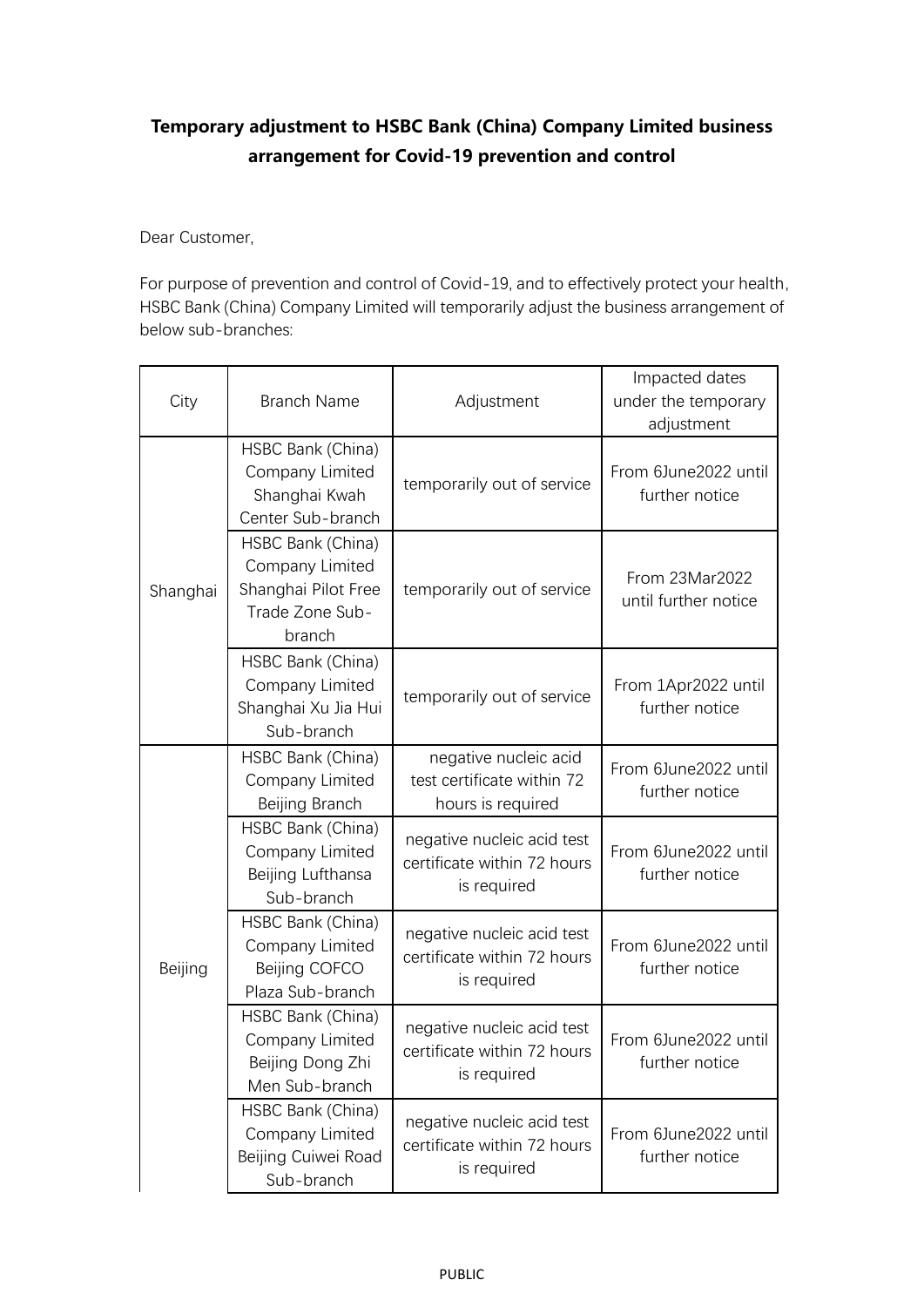| HSBC Bank (China)<br>Company Limited<br>Beijing Zhong Guan<br>Cun Sub-branch          | negative nucleic acid test<br>certificate within 72 hours<br>is required | From 6June2022 until<br>further notice |
|---------------------------------------------------------------------------------------|--------------------------------------------------------------------------|----------------------------------------|
| HSBC Bank (China)<br>Company Limited<br>Beijing Tuspark<br>Sub-branch                 | negative nucleic acid test<br>certificate within 72 hours<br>is required | From 6June2022 until<br>further notice |
| HSBC Bank (China)<br>Company Limited<br>Beijing<br>Zhongguancun<br>West Sub-branch    | negative nucleic acid test<br>certificate within 72 hours<br>is required | From 6June2022 until<br>further notice |
| HSBC Bank (China)<br>Company Limited<br>Beijing Yuan Da<br>Road Sub-branch            | negative nucleic acid test<br>certificate within 72 hours<br>is required | From 6June2022 until<br>further notice |
| HSBC Bank (China)<br>Company Limited<br>Beijing Wangjing<br>Sub-branch                | negative nucleic acid test<br>certificate within 72 hours<br>is required | From 6June2022 until<br>further notice |
| HSBC Bank (China)<br>Company Limited<br>Beijing Guanghua<br>Road Sub-branch           | negative nucleic acid test<br>certificate within 72 hours<br>is required | From 6June2022 until<br>further notice |
| HSBC Bank (China)<br>Company Limited<br>Beijing North Start<br>Sub-branch             | negative nucleic acid test<br>certificate within 72 hours<br>is required | From 6June2022 until<br>further notice |
| HSBC Bank (China)<br>Company Limited<br>Beijing Lido Sub-<br>branch                   | negative nucleic acid test<br>certificate within 72 hours<br>is required | From 6June2022 until<br>further notice |
| HSBC Bank (China)<br>Company Limited<br>Beijing China<br>Central Place Sub-<br>branch | negative nucleic acid test<br>certificate within 72 hours<br>is required | From 6June2022 until<br>further notice |
| HSBC Bank (China)<br>Company Limited<br>Beijing Jing Lun<br>Sub-branch                | negative nucleic acid test<br>certificate within 72 hours<br>is required | From 6June2022 until<br>further notice |

Please refer to HSBC China official website and HSBC China WeChat service account for latest information.